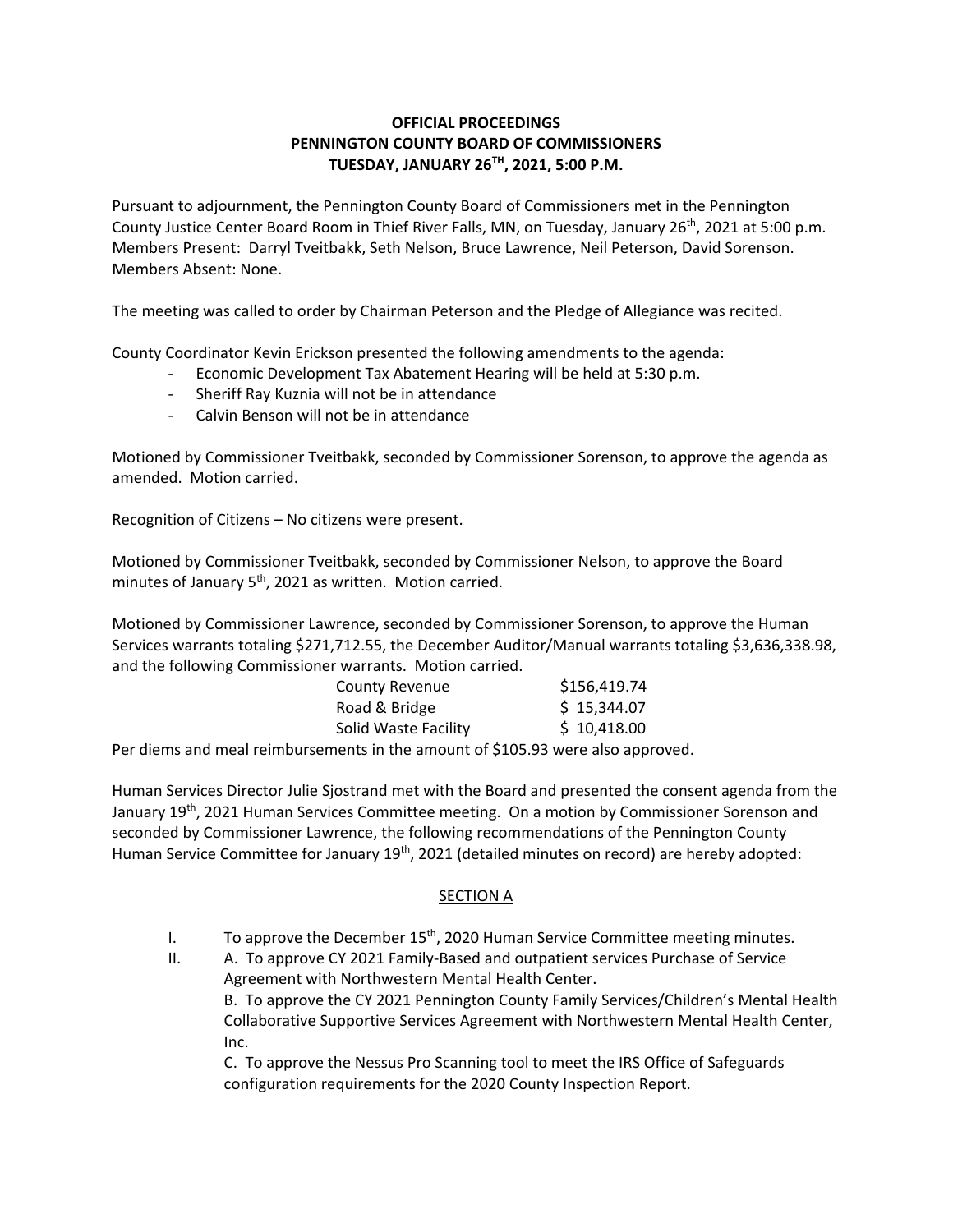D. To approve a Tailgating Policy to meet compliance with 2020 County Inspection Report.

E. To approve the Pennington County Representatives to the Northwest Juvenile Center Board.

## SECTION B

I. To approve payment of the Agency's bills.

Marc Bloomquist of the MN Department of Corrections and County Attorney Seamus Duffy met with the Board to discuss Drug Court that is coming to Pennington County. Mr. Bloomquist stated a \$499,486.00 grant includes funding for one FTE Probation Agent, a .5 FTE Case Aide, and a .25 FTE Coordinator. He discussed the county's drug cases in recent years and also the detention rates both before and during the COVID‐19 pandemic. Probation agents and therapists are now meeting with clients via Zoom and that is working very well, with the client failure rate falling from the normal 25% to 0%. Mr. Bloomquist stated he would like to return in the spring to discuss more numbers. The Board thanked Mr. Bloomquist and Mr. Duffy for their report.

Representative John Burkel met with the Board via Zoom and conference call. Following introductions, Mr. Burkel stated he has been appointed to the Ag Committee, the Industrial Ed and Economic Development Committee, and the Human Services Committee. He heard our county is contracting our Engineer with Roseau County and that Kittson County is struggling to hire for the position as well. He questioned if it would be helpful to have the residency requirements lifted through legislation. Engineer Flaagan stated that the idea has been discussed but he doesn't believe it will be supported. Mr. Burkel ended by thanking the Board for their time and asked that the County reach out to him with ideas and needs in the future.

At 5:30 p.m. Chairman Peterson recessed the County Board meeting and called the Hearing on Economic Development Tax Abatement Program to order as duly advertised.

County Auditor‐Treasurer Jennifer Herzberg reviewed the Economic Development Tax Abatement Policy and the 9 parcels that the City of Thief River Falls has determined as qualifying. These abatements are for residential properties and only in certain areas of the City of Thief River Falls. No comments were heard on the abatements.

Chairman Peterson closed the Hearing and called the Board meeting back to order at 5:35 p.m.

Motioned by Commissioner Tveitbakk, seconded by Commissioner Lawrence, to approve the abatement of the County's portion of real estate tax as per the abatement policy and recommended by the City of Thief River Falls and authorize the County Auditor‐Treasurer to issue payment by Auditors warrant. Motion carried.

| Parcel Number | Owner                | Amount     |
|---------------|----------------------|------------|
| 25.12100410   | <b>Kellie Dagg</b>   | \$658.70   |
| 25.12100310   | <b>Tanner Nessen</b> | \$823.10   |
| 25.12100910   | <b>Brandi Dorge</b>  | \$699.89   |
| 25.12100710   | Mackenzie Swick      | \$810.33   |
| 25.04703801   | Jeremiah Nichols     | \$1,158.47 |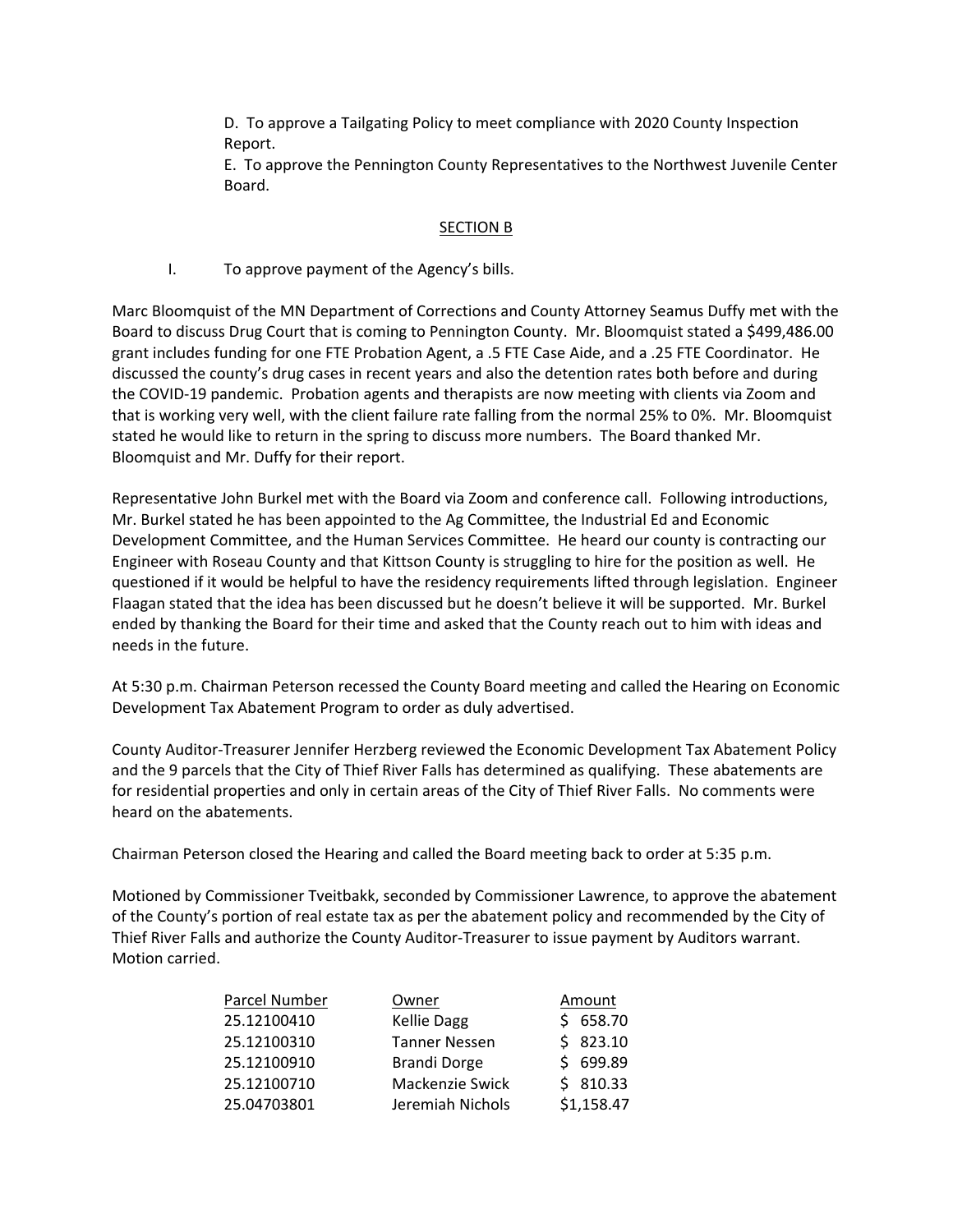| 25.12100810 | Tanner Dicken  | \$863.97   |
|-------------|----------------|------------|
| 25.02201700 | Diana Donarski | \$900.76   |
| 25.04300421 | Wendall Wegge  | \$1,144.17 |
| 25.11500300 | Marcia Sandal  | \$1,115.21 |

County Engineer Mike Flaagan met with the Board and requested permission to advertise for fuel, equipment rental, and culvert bids for 2021, with a bid opening scheduled for March  $8^{th}$ , 2021 at 11:00 a.m. Motioned by Commissioner Lawrence, seconded by Commissioner Nelson, to authorize the Engineer to advertise for fuel, equipment rental, and culvert bids for 2021. Motion carried.

Mr. Flaagan discussed the county's annual membership to The Transportation Alliance that is about to expire. The Alliance lobbies for counties at the state and federal level regarding highway funding and related interests, and he recommends we renew our membership. Motioned by Commissioner Lawrence, seconded by Commissioner Tveitbakk, to approve renewing our annual membership to The Transportation Alliance at a cost of \$1,724.00. Motion carried.

Mr. Flaagan stated that the contract between Pennington and Roseau counties for Engineer services expires at the end of January 2021 and he presented a renewal agreement with the same financial terms, but with the agreement continuing until such time that Roseau hires an Engineer or as otherwise provided therein. He stated that Roseau County has hired a headhunter and they expect to have someone on staff by April  $1<sup>st</sup>$ , 2021. The Commissioners questioned Mr. Flaagan if working for both counties is putting a strain on him and his duties in Pennington County. Mike replied things are going well but he would inform them if that changes moving forward. Motioned by Commissioner Lawrence, seconded by Commissioner Nelson, to approve the contract renewal between Pennington and Roseau Counties for Engineer services provided by Pennington County; contingent upon legal review by the County Attorney. Motion carried.

Motioned by Commissioner Lawrence, seconded by Commissioner Sorenson, to approve a Memorandum of Agreement between Pennington County and the Pennington County SWCD for the Drainage Record Modernization Database Project. Motion carried.

Commissioner Tveitbakk reported that Pennington County is one of 9 designated COVID‐19 vaccination sites within the state and he volunteered at the clinic held last weekend. The clinic was a success with some traveling 300+ miles to our site to be vaccinated. Additional clinics will he held here the next two weekends.

Commissioner Nelson presented an update from a recent meeting of the Inter‐County Community Council. They were recently subject to an audit and were successful in passing; financially the I.C.C.C. is doing very well.

County Auditor‐Treasurer Jennifer Herzberg discussed a contract extension for the current property tax system through the MN Counties Computer Coop (MCCC), extending it out through December 31st, 2023. She stated that other tax systems are being viewed and evaluated, but if/when a new system is approved it will take at least one year to be functional. Motioned by Commissioner Sorenson, seconded by Commissioner Nelson, to approve a contract extension with MCCC for the current property tax system through December 31<sup>st</sup>, 2023. Motion carried.